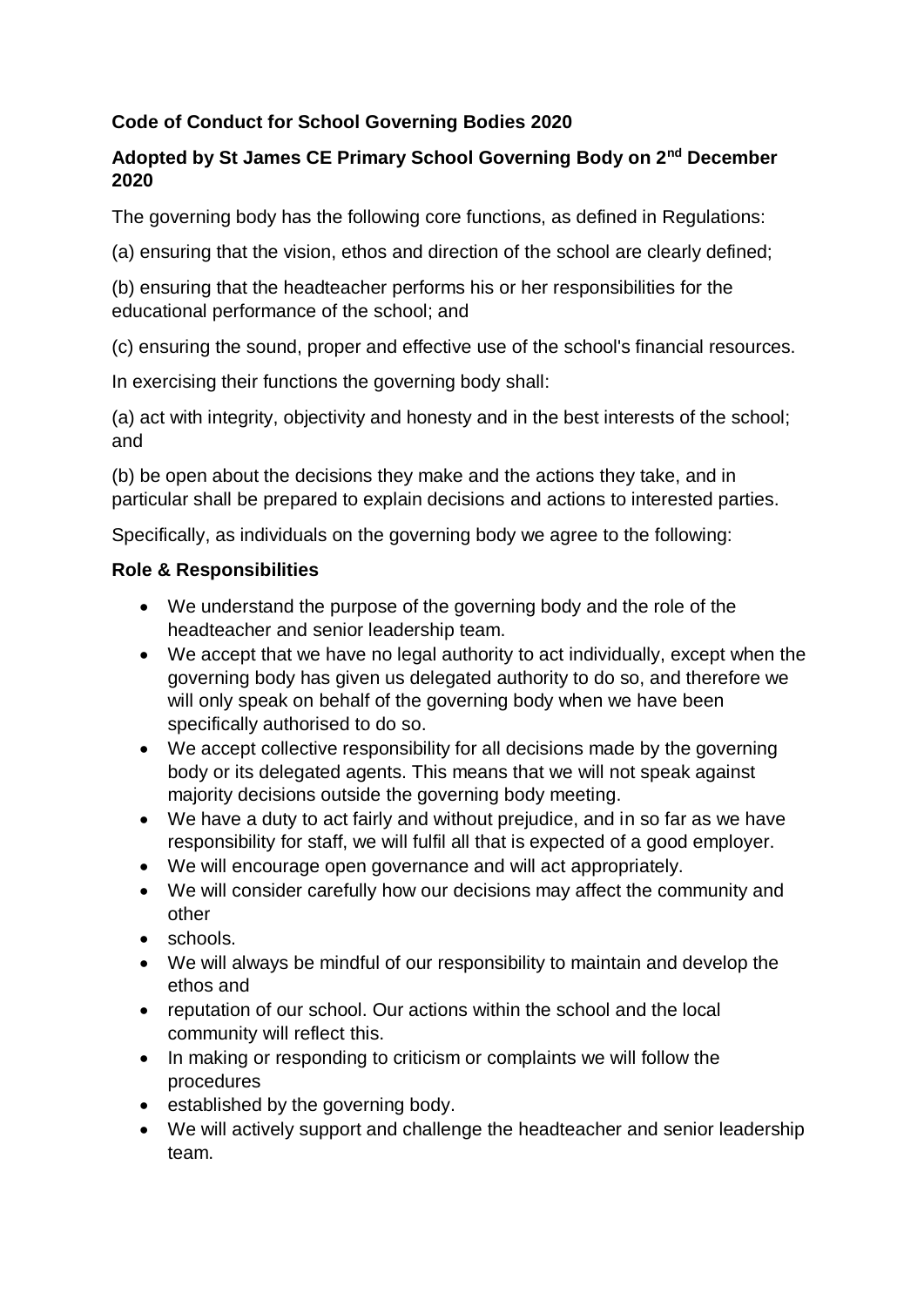- We will accept and respect the difference in roles between the governing body and staff, ensuring that we work collectively for the benefit of the organisation.
- We will respect the role of the headteacher and their responsibility for the day to day
- management of the school, and avoid any actions that might undermine such
- arrangements.
- We agree to adhere to the school's rules and polices and the procedures of the governing body as set out by the relevant governance documents and law.
- When formally speaking or writing in our governing role, we will ensure our comments reflect current organisational policy even if they might be different to our personal views.
- When communicating in our private capacity (including on social media) we will be
- mindful of and strive to uphold the reputation of the school.
- We will avoid, as far as possible, becoming involved in any communication which may lead to a conflict of interest with the role of the governing body.

### **Commitment**

- We acknowledge that accepting office as a governor involves the commitment of
- significant amounts of time and energy.
- We will each involve ourselves actively in the work of the governing body, and accept our fair share of responsibilities, including service on committees or working groups.
- We will make full efforts to attend all meetings and where we cannot attend explain in advance why we are unable to do so.
- We will arrive at meetings prepared, having read all papers in advance, ready to make a positive contribution and observe protocol.
- We will get to know the school well and respond to opportunities to involve ourselves in school activities.
- We will visit the school, with all visits arranged in advance with the headteacher, and
- undertaken within the framework established by the governing body.
- When visiting the school in a personal capacity (i.e. as a parent or carer), we will maintain our underlying responsibility as a governor, and continue to honour commitments made in this code.
- We will consider seriously our individual and collective needs for induction, training and development, and will undertake relevant training.
- We accept that in the interests of open governance, our full names, date of appointment, terms of office, roles on the governing body, attendance records, relevant business and pecuniary interests, category of governor and the body responsible for appointing us will be published on the school's website.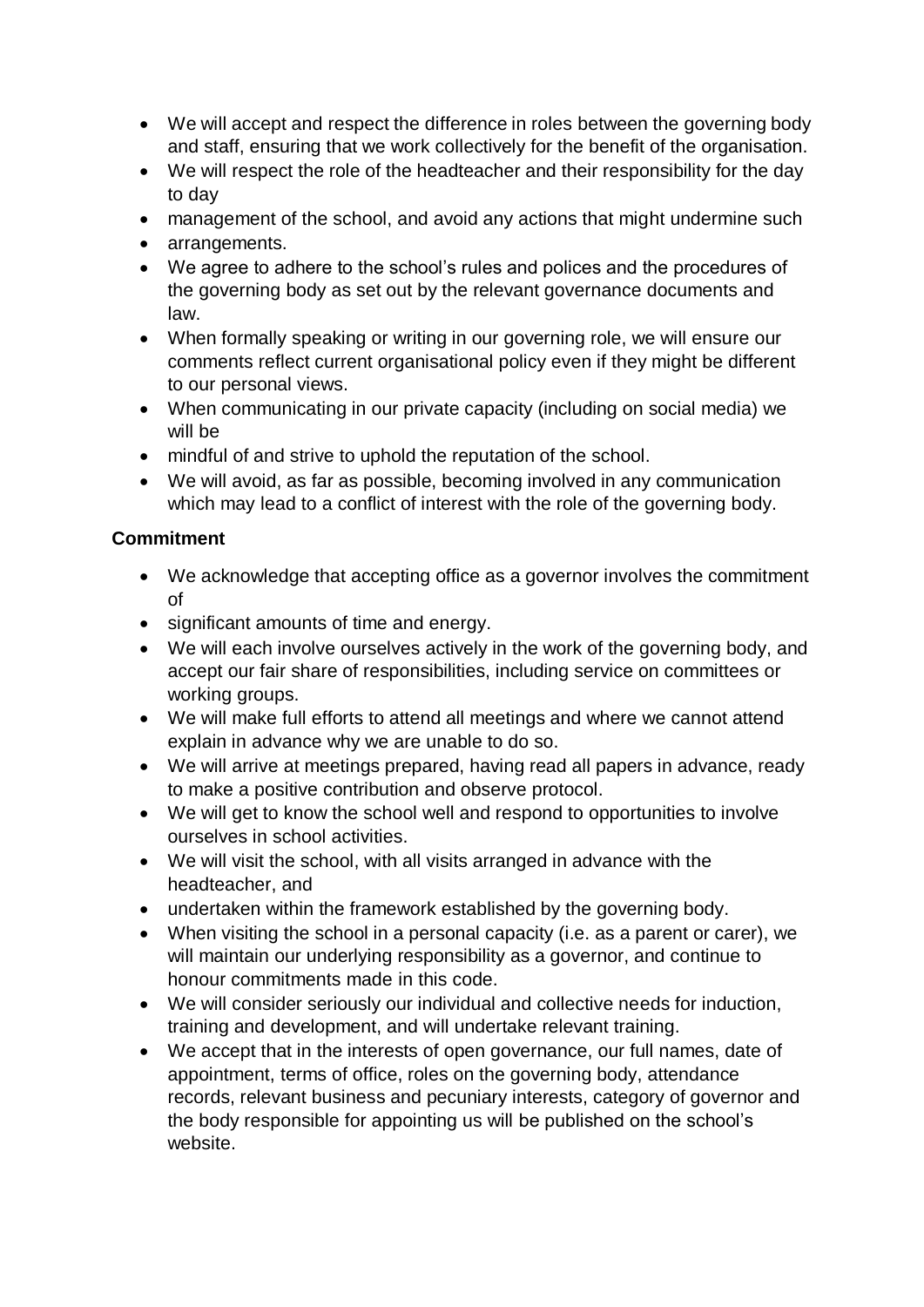• In the interests of transparency we accept that information relating to governors will be collected and logged on the Department for Education's national database of governors ("Get information about schools").

#### **Relationships**

- We will strive to work as a team, in which constructive working relationships are actively promoted.
- We will express views openly, courteously and respectfully in all our communications
- with other governors, the clerk to the governing body and school staff both in and outside of meetings.
- We will support the chair in their role of ensuring appropriate conduct both at meetings and at all times.
- We will confront malpractice by speaking up against and bringing to the attention of the relevant authorities, any decisions and actions that conflict with the Seven Principles of Public Life (detailed below) or which may place pupils at risk.
- We are prepared to answer queries from other governors in relation to delegated
- functions and take into account any concerns expressed, and we will acknowledge the time, effort and skills that have been committed to the delegated function by those involved.
- We will seek to develop effective working relationships with the headteacher, staff,
- parents, the local authority and other relevant agencies and the community.
- We will be candid, but constructive and respectful when holding senior leaders to
- account.

# **Confidentiality**

- We will observe complete confidentiality when matters are deemed confidential or where they concern specific members of staff or pupils, both inside or outside school.
- We will exercise the greatest prudence at all times when discussions regarding school business arise outside of a governing body meeting.
- We will not reveal the details of any governing body vote.
- We will ensure all confidential papers are held and disposed of appropriately.

# **Conflicts of interest**

 We will record any pecuniary or other business interest (including those related to people we are connected with) that we have in connection with the governing body's business in the Register of Business Interests, and if any such conflicted matter arises in a meeting we will offer to leave the meeting for the appropriate length of time.